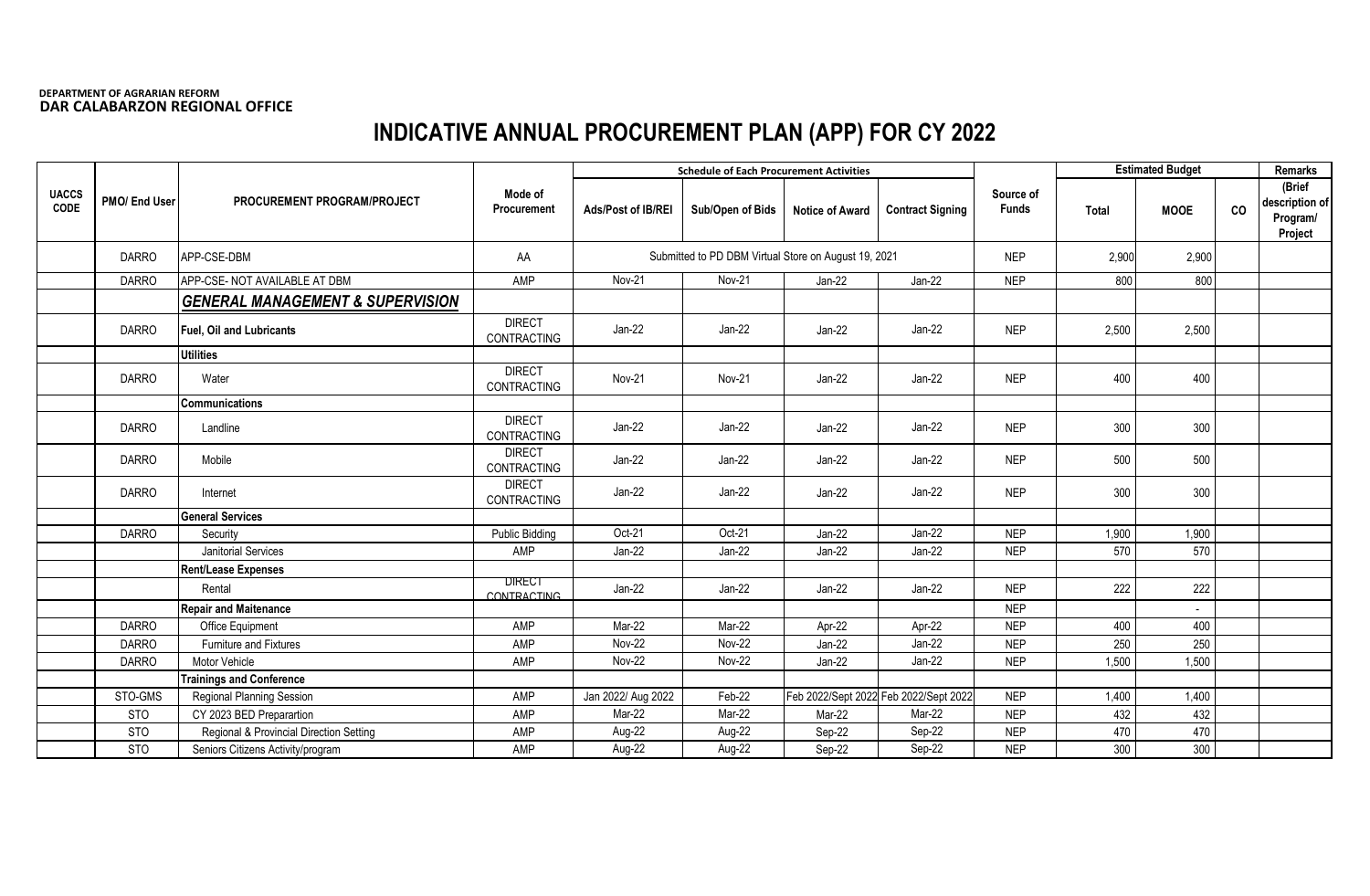|                             |               |                                                                                                          |                        | <b>Schedule of Each Procurement Activities</b> |                                                                      |                              |                              | <b>Estimated Budget</b>   |       |             | <b>Remarks</b> |                                                 |
|-----------------------------|---------------|----------------------------------------------------------------------------------------------------------|------------------------|------------------------------------------------|----------------------------------------------------------------------|------------------------------|------------------------------|---------------------------|-------|-------------|----------------|-------------------------------------------------|
| <b>UACCS</b><br><b>CODE</b> | PMO/ End User | PROCUREMENT PROGRAM/PROJECT                                                                              | Mode of<br>Procurement | Ads/Post of IB/REI                             | Sub/Open of Bids                                                     | <b>Notice of Award</b>       | <b>Contract Signing</b>      | Source of<br><b>Funds</b> | Total | <b>MOOE</b> | co             | (Brief<br>description of<br>Program/<br>Project |
|                             |               | "Tutok Kainan" Provision of Food packs for Malnourished<br>Children (in coordination witn NNC PPAN 2022) | AMP                    | Sep-22                                         | Sep-22                                                               | Sep-22                       | Sep-22                       | <b>NEP</b>                | 300   | 300         |                |                                                 |
|                             | <b>STO</b>    | Gender And Development Activity                                                                          | AMP                    | Feb-22                                         | Feb-22                                                               | Mar-22                       | Mar-22                       | <b>NEP</b>                | 150   | 150         |                |                                                 |
|                             | <b>STO</b>    | ENGAS/EBUDGET Quarterly CAOs                                                                             | AMP                    | March-June -Sept Dec<br>2022                   | March-June -Sept<br>Dec 2022                                         | March-June-Sept-<br>Dec 2022 | March-June-Sept-<br>Dec 2022 | <b>NEP</b>                | 1,200 | 1,200       |                |                                                 |
|                             | <b>STO</b>    | Quarterly PSIPOP/GMIS Reconcillation/& other HRMPSB<br>Activities                                        | AMP                    | March-June -Sept Dec<br>2022                   | March-June -Sept<br>Dec 2022                                         | March-June-Sept-<br>Dec 2022 | March-June-Sept-<br>Dec 2022 | <b>NEP</b>                | 240   | 240         |                |                                                 |
|                             | <b>STO</b>    | Performance Review and Target Recalibration                                                              | <b>AMP</b>             | Oct-22                                         | Oct-22                                                               | Oct-22                       | Oct-20                       | <b>NEP</b>                | 486   | 486         |                |                                                 |
|                             | <b>STO</b>    | Regional and Provincial Sectoral Assessment                                                              | AMP                    | March-June -Sept Dec<br>2022                   | March-June -Sept<br>Dec 2022                                         | March-June-Sept-<br>Dec 2022 | March-June-Sept-<br>Dec 2022 | <b>NEP</b>                | 432   | 432         |                |                                                 |
|                             | <b>STO</b>    | <b>YEPA Regional and Provincial)</b>                                                                     | <b>AMP</b>             | Dec-22                                         | Dec-22                                                               | Dec-22                       | Dec-22                       | <b>NEP</b>                | 414   | 414         |                |                                                 |
|                             |               | <b>LAND TENURE SERVICES</b>                                                                              |                        |                                                |                                                                      |                              |                              |                           |       |             |                |                                                 |
|                             | <b>LTSP</b>   | Synchronized Action Planning with Partner Agencies.                                                      | AMP                    | $Jan-22$                                       | $Jan-22$                                                             | $Jan-22$                     | $Jan-22$                     | <b>NEP</b>                | 180   | 180         |                |                                                 |
|                             | <b>LTSP</b>   | Regional Planning Sesion                                                                                 | AMP                    | $Jan-22$                                       | $Jan-22$                                                             | Jan-22                       | $Jan-22$                     | <b>NEP</b>                | 140   | 140         |                |                                                 |
|                             |               | Problem solving workshop                                                                                 | AMP                    | May and Aug.2022                               | May and Aug.2022                                                     | May and Aug.2022             | May and Aug.2022             | <b>NEP</b>                | 288   | 288         |                |                                                 |
|                             |               | Cascading of Administrative Orders and MCs                                                               | AMP                    | Feb-22                                         | Feb-22                                                               | Mar-22                       | Mar-22                       | <b>NEP</b>                | 144   | 144         |                |                                                 |
|                             |               | Assessment/Action Planning on GOL/SPLIT Project                                                          | AMP                    | May-22                                         | May-22                                                               | May-22                       | $May-22$                     | <b>NEP</b>                | 144   | 144         |                |                                                 |
|                             |               | Regional Meeting/Monitoring and Reconciliation of<br>Data/Accomplishment                                 | AMP                    | Mar, June Sept Nov<br>2022                     | Mar, June Sept Nov   Mar, June Sept Nov   Mar, June Sept Nov<br>2022 | 2022                         | 2022                         | <b>NEP</b>                | 150   | 150         |                |                                                 |
|                             |               | <b>AGRARIAN LEGAL SERVICE</b>                                                                            |                        |                                                |                                                                      |                              |                              |                           |       |             |                |                                                 |
|                             |               | <b>LEGAL</b>                                                                                             |                        |                                                |                                                                      |                              |                              |                           |       |             |                |                                                 |
|                             |               | <b>Trainings and Conference</b>                                                                          |                        |                                                |                                                                      |                              |                              |                           |       |             |                |                                                 |
|                             | ALS           | Conduct of Legal Quarterly Assessment cum LCMS Data<br>Updating                                          | AMP                    | Mar, June Sept Dec<br>20221                    | Mar, June Sept Dec   Mar, June Sept Dec   Mar, June Sept Dec<br>2022 | 2022                         | 20221                        | <b>NEP</b>                | 409   | 409         |                |                                                 |
|                             | <b>ALS</b>    | Conduct of ODTS/DTS Updating                                                                             | AMP                    | April & Oct 2022                               | April & Oct 2022                                                     | April & Oct 2022             | April & Oct 2022             | <b>NEP</b>                | 96    | 96          |                |                                                 |
|                             | ALS           | Cascading of New Policy issuances/guidelines                                                             | AMP                    | Apr-22                                         | Apr-22                                                               | Apr-22                       | Apr-22                       | <b>NEP</b>                | 308   | 308         |                |                                                 |
|                             | <b>ALS</b>    | Conduct of GAD Activity - Provision of Legal Services                                                    | AMP                    | Mar-22                                         | Mar-22                                                               | Mar-22                       | Mar-22                       | <b>NEP</b>                | 57    | 57          |                |                                                 |
|                             | ALS           | onduct of GAD Activity - Orientation in connection with the                                              | AMP                    | Feb-22                                         | Feb-22                                                               | Feb-22                       | Feb-22                       | <b>NEP</b>                | 229   | 229         |                |                                                 |
|                             | <b>ALS</b>    | Conduct of Fast Tracking of ALI Cases                                                                    | AMP                    | Mar, June Sept Dec<br>2022                     | Mar, June Sept Dec Mar, June Sept Dec Mar, June Sept Dec<br>2022     | 2022                         | 2022                         | <b>NEP</b>                | 450   | 450         |                |                                                 |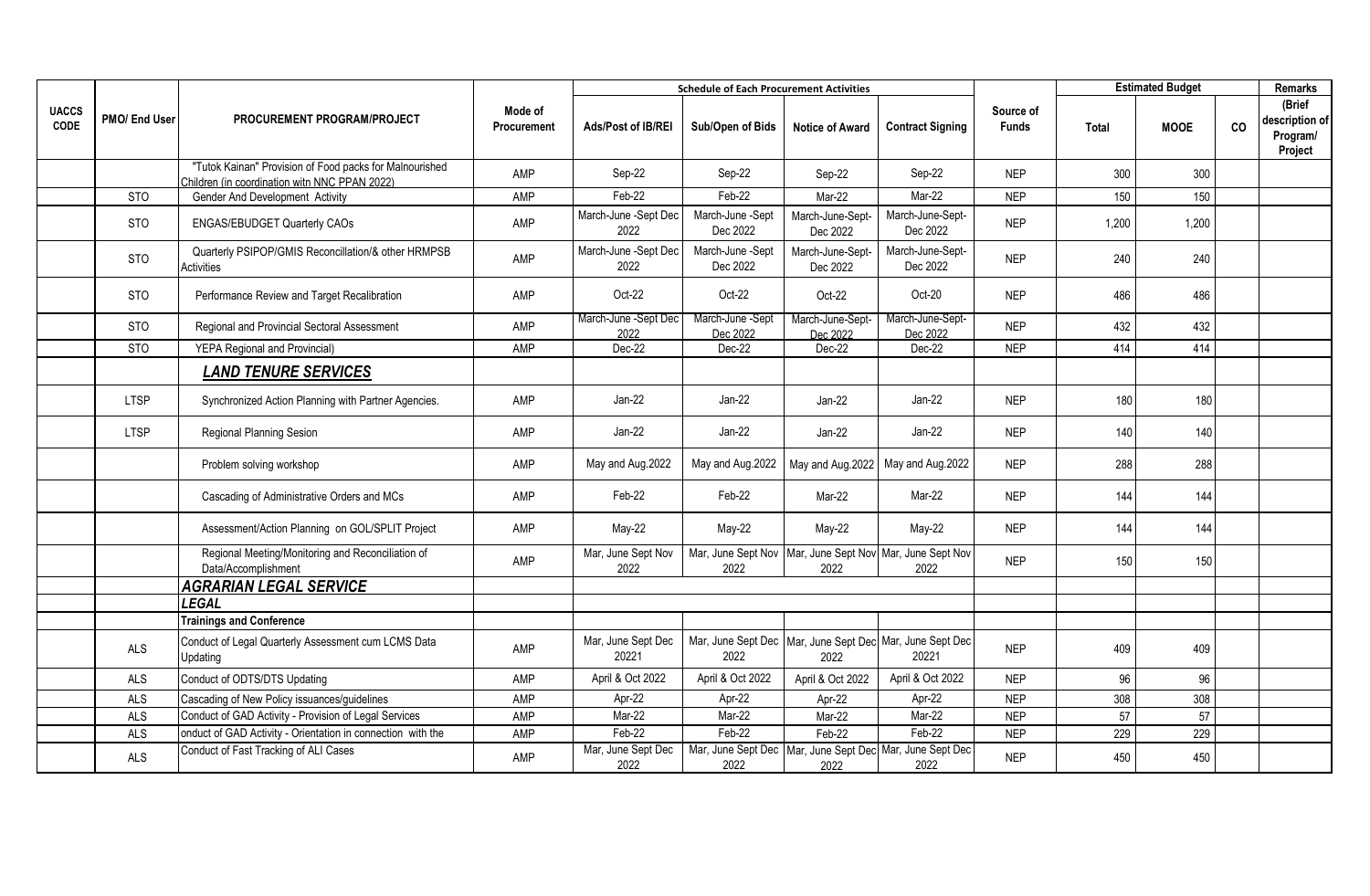|                             |               |                                                                                                                                                                                                                    |                        |                           | <b>Schedule of Each Procurement Activities</b> |                        |                         |                           | <b>Estimated Budget</b> |             | Remarks |                                                 |
|-----------------------------|---------------|--------------------------------------------------------------------------------------------------------------------------------------------------------------------------------------------------------------------|------------------------|---------------------------|------------------------------------------------|------------------------|-------------------------|---------------------------|-------------------------|-------------|---------|-------------------------------------------------|
| <b>UACCS</b><br><b>CODE</b> | PMO/ End User | PROCUREMENT PROGRAM/PROJECT                                                                                                                                                                                        | Mode of<br>Procurement | <b>Ads/Post of IB/REI</b> | Sub/Open of Bids                               | <b>Notice of Award</b> | <b>Contract Signing</b> | Source of<br><b>Funds</b> | Total                   | <b>MOOE</b> | co      | (Brief<br>description of<br>Program/<br>Project |
|                             |               | <b>DARAB</b>                                                                                                                                                                                                       |                        |                           |                                                |                        |                         |                           |                         |             |         |                                                 |
|                             |               | <b>Trainings and Conference</b>                                                                                                                                                                                    |                        |                           |                                                |                        |                         |                           |                         |             |         |                                                 |
|                             | <b>ALS</b>    | Conduct of 2021 Strategic Planning Session<br>Workshop/Harmonization of Data/Fast Tracking Workshop<br>on Pending Incidents (Meals and Accommodation)                                                              | AMP                    | Feb-22                    | Feb-22                                         | Feb-22                 | Feb-22                  | <b>NEP</b>                | 183                     | 183         |         |                                                 |
|                             | ALS           | Conduct of Finalization of Output for the 1st Semester and<br>Revisiting Target of 2nd Semester and Fast tracking<br>Workshop (Food and Accommodation)                                                             | AMP                    | <b>Jun-22</b>             | $Jun-22$                                       | <b>Jun-22</b>          | $Jun-22$                | <b>NEP</b>                | 115                     | 115         |         |                                                 |
|                             | <b>ALS</b>    | Conduct of 3rd Quarter LCMS Data Cleansing/ Case Action<br>Updating/Fast tracking Workshop (Food and<br>accommodation)                                                                                             | AMP                    | Sep-22                    | Sep-22                                         | Sep-22                 | Sep-22                  | <b>NEP</b>                | 172                     | 172         |         |                                                 |
|                             | ALS           | Enhancement Seminar/Year-end Evaluation Workshop<br>(Food and Accommodation)                                                                                                                                       | AMP                    | Dec-22                    | Dec-22                                         | Dec-22                 | Dec-22                  | <b>NEP</b>                | 189                     | 189         |         |                                                 |
|                             | <b>ALS</b>    | Attendance to CRFV- Values Restoration and other similar<br>enhancement training activity (Food, and Accomodation)                                                                                                 | AMP                    | Mar-22                    | Mar-22                                         | Mar-22                 | Mar-22                  | <b>NEP</b>                | 115                     | 115         |         |                                                 |
|                             | ALS           | Administrative Support Training (Strengthening DARAB<br>Transparency and Integrity Workshop)/ Seminar on<br>GAD(Gender Justice & Salient Features of GAD policies,<br>programs and tools) (Food and Accommodation) | AMP                    | <b>Jun-22</b>             | <b>Jun-22</b>                                  | <b>Jun-22</b>          | $Jun-22$                | <b>NEP</b>                | 129                     | 129         |         |                                                 |
|                             | ALS           | Administrative Support Training (Training/Workshop on<br>DARAB GAD DATA BASE) (Food and Accommodation)                                                                                                             | AMP                    | Feb-22                    | Feb-22                                         | Feb-22                 | Feb-22                  | <b>NEP</b>                | 162                     | 162         |         |                                                 |